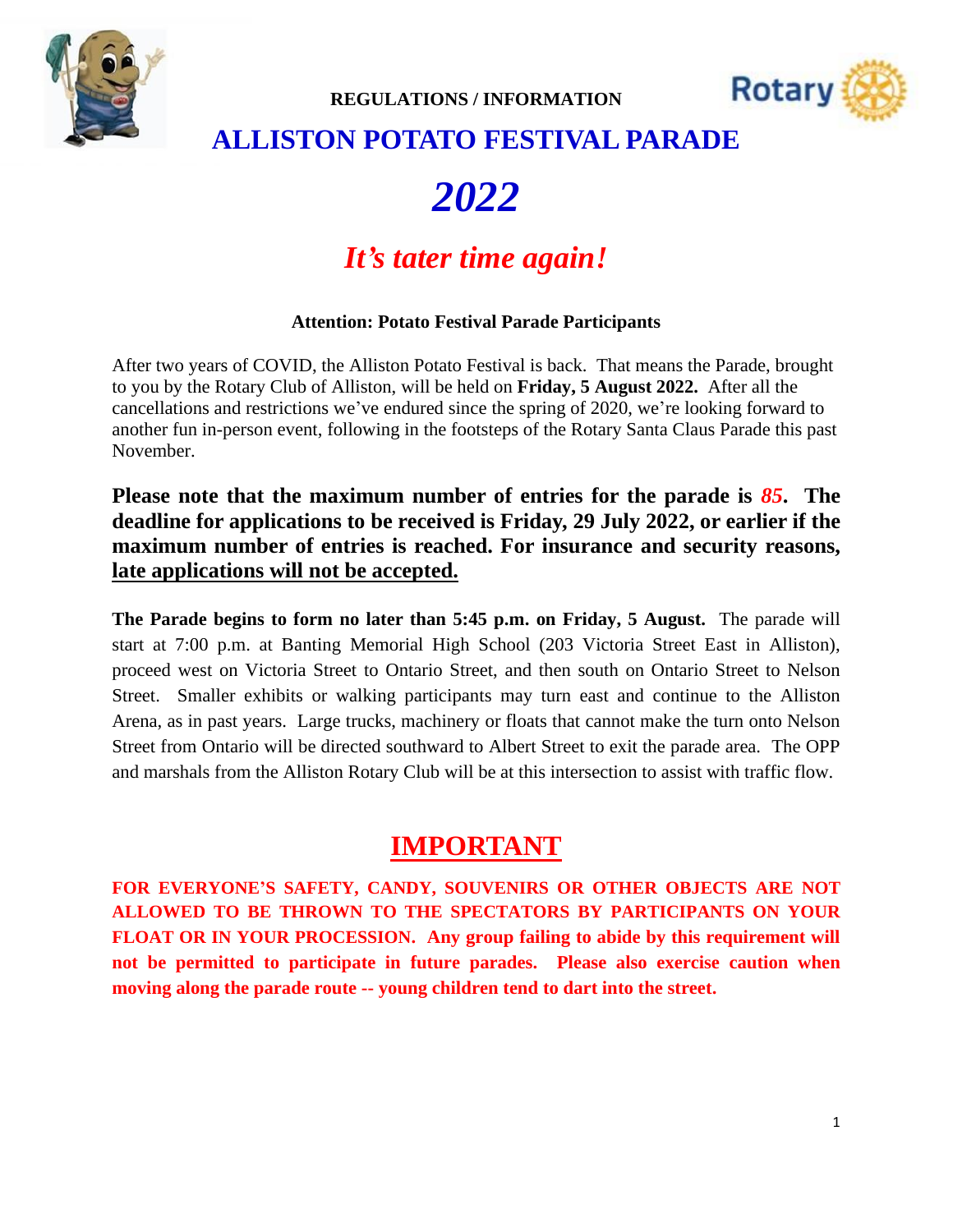## **THIS YEAR'S THEME:** *THE VERSATILE POTATO!*

For the convenience of the judges and spectators, and for greater awareness of your organization, we ask that you **display your name in a prominent place** on your float or in your procession.

## **Best of the Parade Awards**

**1 st Place and Runner-Up Banners** will be awarded in two categories:

- (1) Best Theme Float NOT-FOR-PROFIT; and
- (2) Best Theme Float COMMERCIAL.

In designing your parade entry, you should bear in mind that the judges will be looking for consistency with the *theme of the parade***.** The judging criteria include the presence of potatoes, evidence of effort, number of participants, and overall attractiveness.

**Judging** will take place in the parade formation area, starting *at 6:00 p.m***.** If your float is not in position at that time, it will not be judged. The decision of the judges will be final.

### Maintaining the Correct Parade Order

Parade order is determined by the Parade Committee and, for security reasons, must not be altered. There will be parade marshals in attendance at the high school parking lot to assist you with getting into the correct parade position. The marshals together with the OPP have the authority to expel any entrant not following the guidelines set out on pages 1-3 of this document.

**The Parade Committee will contact you by email to confirm receipt of application and payment. You will be contacted again by e-mail not later than Monday, 1 August with your position/entry number.**

> **MAIL YOUR APPLICATION AND CHEQUE MADE PAYABLE TO THE ALLISTON POTATO FESTIVAL PARADE TO:**

> > **Alliston Potato Festival Parade c/o George Scott, Rotary Club of Alliston Mailing address: 27 Hussey Street, Alliston, ON L9R 1M3**

**FOR INQUIRIES CONTACT: George Scott, 416-706-2819 PLEASE NOTE THAT THE DEADLINE FOR APPLICATIONS IS FRIDAY, 29 JULY**